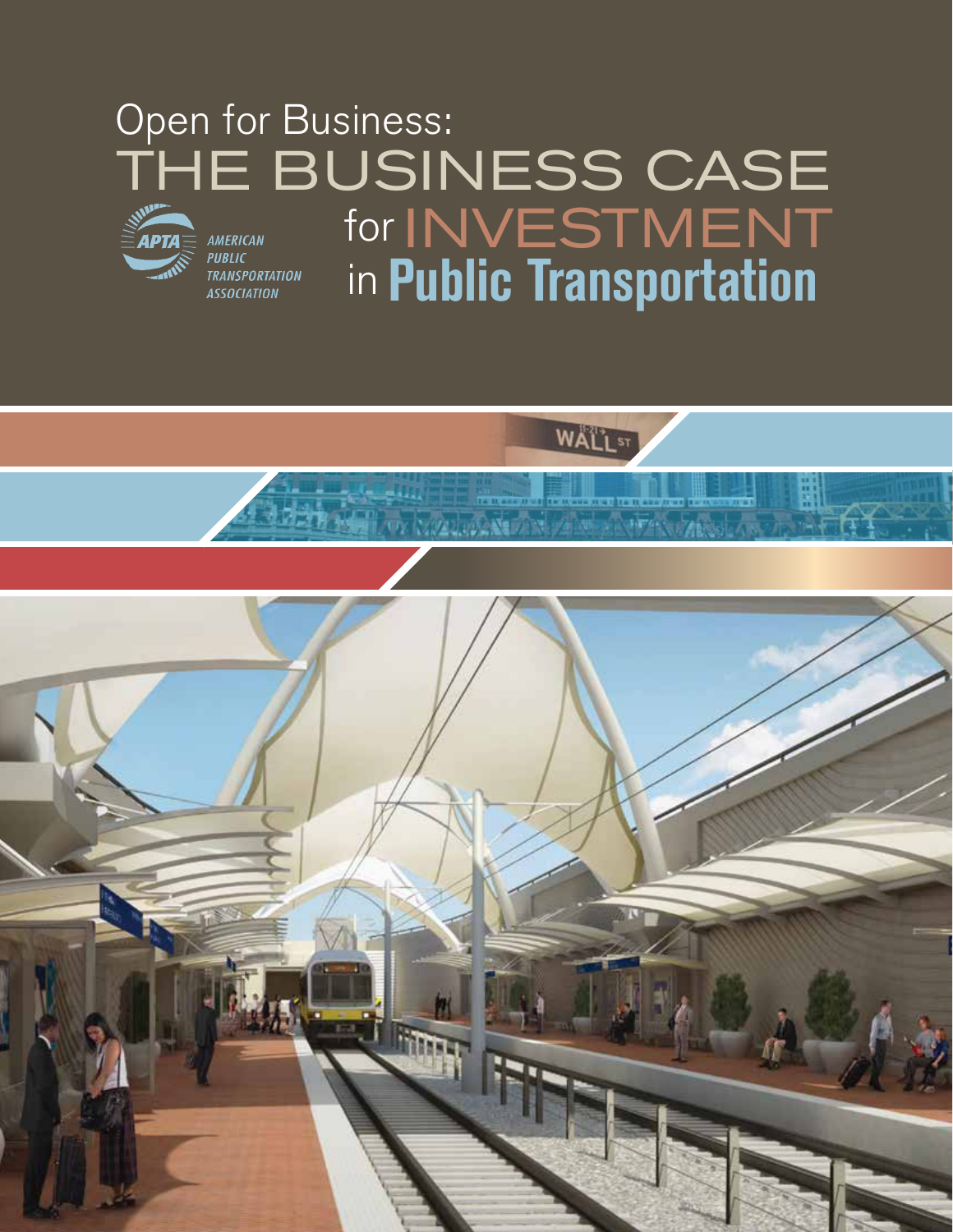Mobility in the United States is undergood and the burged through technology. The arrival of Transportation of the multi terms proving to be the backbone of the multi-<br>transportation is coming from private and the state of

**Mobility in the United States is undergoing an evolution, driving new partnerships and challenging the traditional boundary between public and private realms. In fact, much of the innovation in transportation is coming from private sector, venture capital-backed support of smarter cities through technology. Though viewed as a primarily public-sector function, public transportation is proving to be the backbone of the multimodal, on-demand economy that private sector innovation is driving today.** 

**The arrival of Transportation Network Companies (TNCs), such as Uber and Lyft is one of the more prolific trends in recent years; their recent partnerships with public transportation agencies showcases the primacy of public transportation in America's most vibrant regions. By partnering with public transportation, TNCs are able to positively impact their bottom lines by closing the gap between the station and a user's end destination. The result is a consumer more willing to cut the cord of a personal automobile, just as they are cutting the cord of the cable company.** 

**Disruptive change led by the smartphone is also calling for a shift to more user-friendly integrated fare payment systems that allow secure mobile transactions through Near Field Communication (NFC) and Radio-Frequency Identification (RFID). Transit agencies do not have innate capacity to properly make the shift and will therefore need to create mission-critical partnerships with the private sector.** 

**These changes continue despite a public sector affected by regional factionalism and partisanship at the federal level. In fact, though federal spending for infrastructure has dropped 2.3 percent since 2007, federal support for public transportation went up 8.2 percent during the same period. Furthermore, passage of the new federal surface transportation authorization, known as the FAST Act, has created rare certainty during this era, increasing federal support for public transportation by 18 percent over the next five years.** 

**However, demand for public transportation has outstripped the federal government's investments. The result is a funding regimen that includes, not only federal, but also state, local and private sector contributions. The substantial local contributions are often the result of the passage of local referenda. Public transit is so popular at the local level that 469 ballot measures have been introduced since 2003, and 75 percent of them have passed. For a nation that cannot agree on objective policy needs, such a high passage rate is notable.** 

**In order to keep up with the pace of change, some transit agencies have decided to enlist the support of private sector partners to promote efficiencies and customer responsiveness. These include the use of private firms to operate transit systems. There are various models that can be utilized to promote efficiencies and they all have merit and have sparked healthy debate, proving that transit is an agile industry.** 

**Furthermore, public transportation is buoyed by strong demographic fundamentals. The regions with the best mobility networks continue to grow and age, and ethnic groups most likely to utilize public transportation continue to increase. The introduction of additional grade-separated, highfrequency public transportation is bringing high quality public transportation to areas that have never experienced an alternative to the privately owned automobile. These factors ensure that public transportation will continue to be an attractive investment destination, even in down cycles.**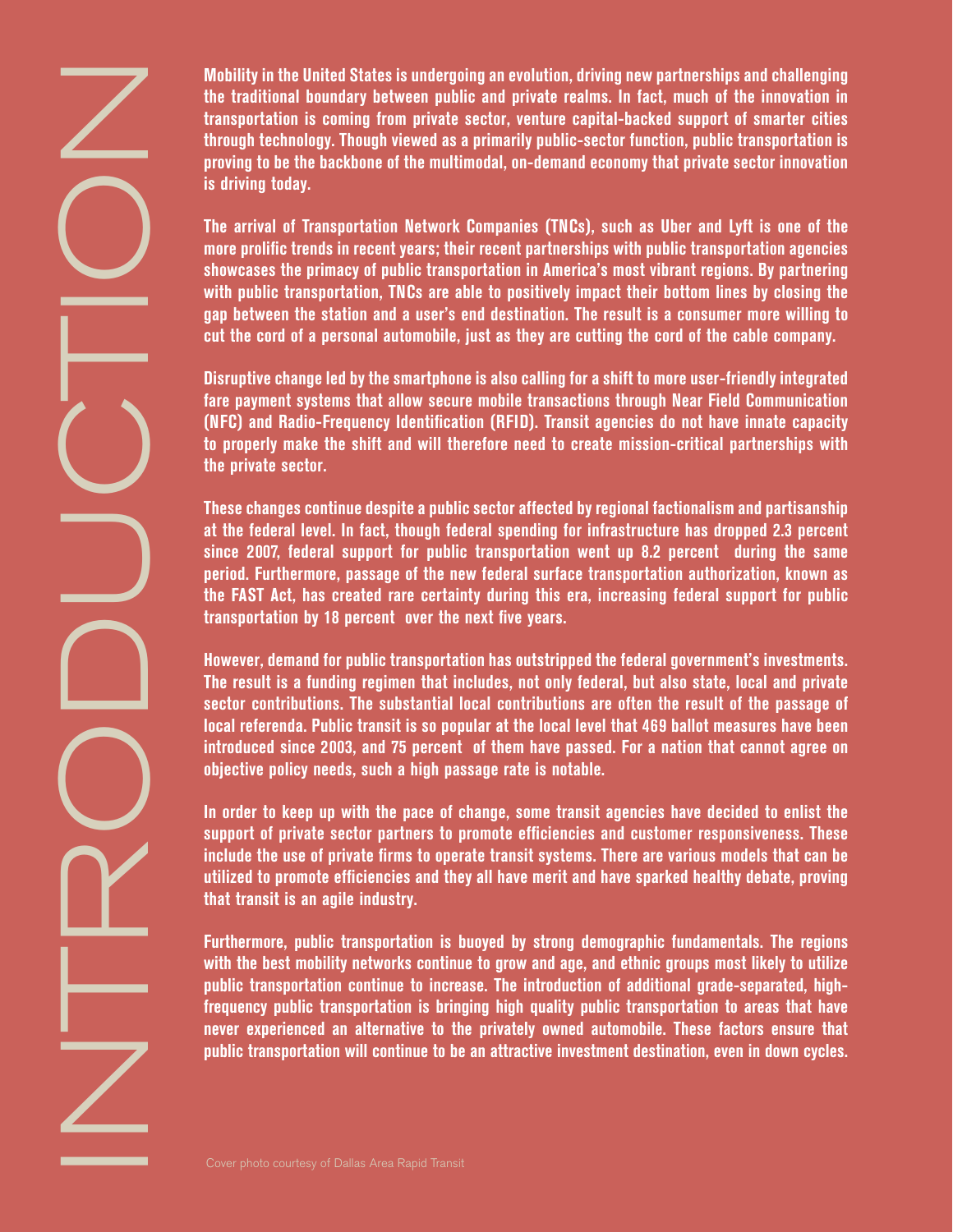# **The Appeal of Smart Cities**

#### **What Are Smart Cities?**

"Smart Cities" as a movement acknowledges the various components a city needs to be vibrant, have a healthy economy and educated populace. These components include: 1) smart mobility, 2) smart people, 3) smart government, 4) smart environment, 5) smart economy, 6) and smart living. The Smart City market is expected to hit \$1 trillion by 2019. Public transportation serves as an integral component or contributor to all components of a smart city and therefore will grow as an investment destination as entrepreneurs seek to leverage market growth in this emerging segment.

WALT

#### **Smart Mobility—Public Transportation's Strongest Contribution**



Smart mobility calls for development of seamless multimodal access, the development and deployment of clean mobility options and the development of integrated technologies that promote easy crossmodal fare payment and itinerary planning. The evolution of the public transportation industry as it deploys new technologies and experiences the attendant cultural change will further magnify public transit's centrality in the nation's most vibrant economies. Furthermore, smart fare payment and itinerary planning promotes smart government, another key tenant of smart cities.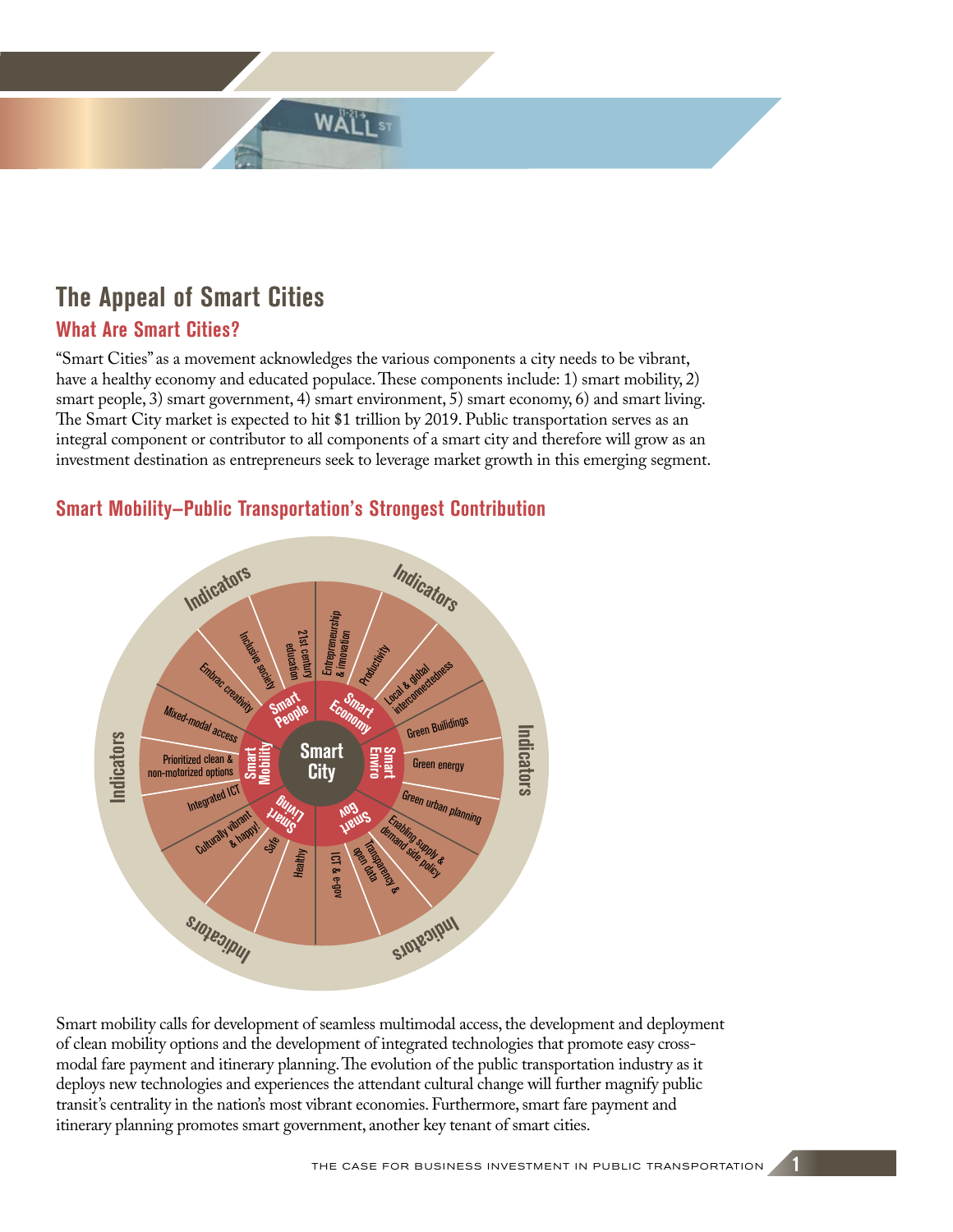## **The Market Opportunity**

**Fare Payment**



Smart cards offer transit users the ability to pay for trips using a stored value card, offering greater versatility. Currently, 33.3 percent of U.S. agencies currently utilize smart cards on at least one mode. Of those agencies that operate rail, 52.3 percent of agencies provide smart cards. Although smart cards were once considered cutting edge and signaled a move towards greater versatility, emerging technology means that operators will have to provide additional ways to pay for service, necessitating greater investment in fare payment equipment and consultation engagement.

 $W\mathbf{A}^{\mathbf{1}\mathbf{3}}$ 

Source: Siemens Market Analysis

The payment technologies expected to be most prolific are Near Field Communication (NFC) and Radio-Frequency Identification (RFID). Both will allow consumers to pay for service using secure mobile payment platforms such as Apple Pay, Android Pay, Samsung Pay and contactless credit cards. Agencies are beginning to test the application of such payment platforms, and we anticipate usage to become more common in coming years. Some in the industry believe that offering a seamless fare experience between transportation network companies (TNCs) and public transportation providers will lead to an enhanced customer benefit.

#### **Itinerary Planning**

Big data figures prominently as a component of smart cities. In fact, without the availability of open data—making data publicly available—many of the cross-pollination efforts needed for a smart city could not occur. That is why effective data collection practices, combined with making data public, is so critical. A primary component of big data in the transit context is the location and arrival time of buses and trains and the availability of this data to the private sector and other governmental entities. APTA polls the industry every two years on its infrastructure development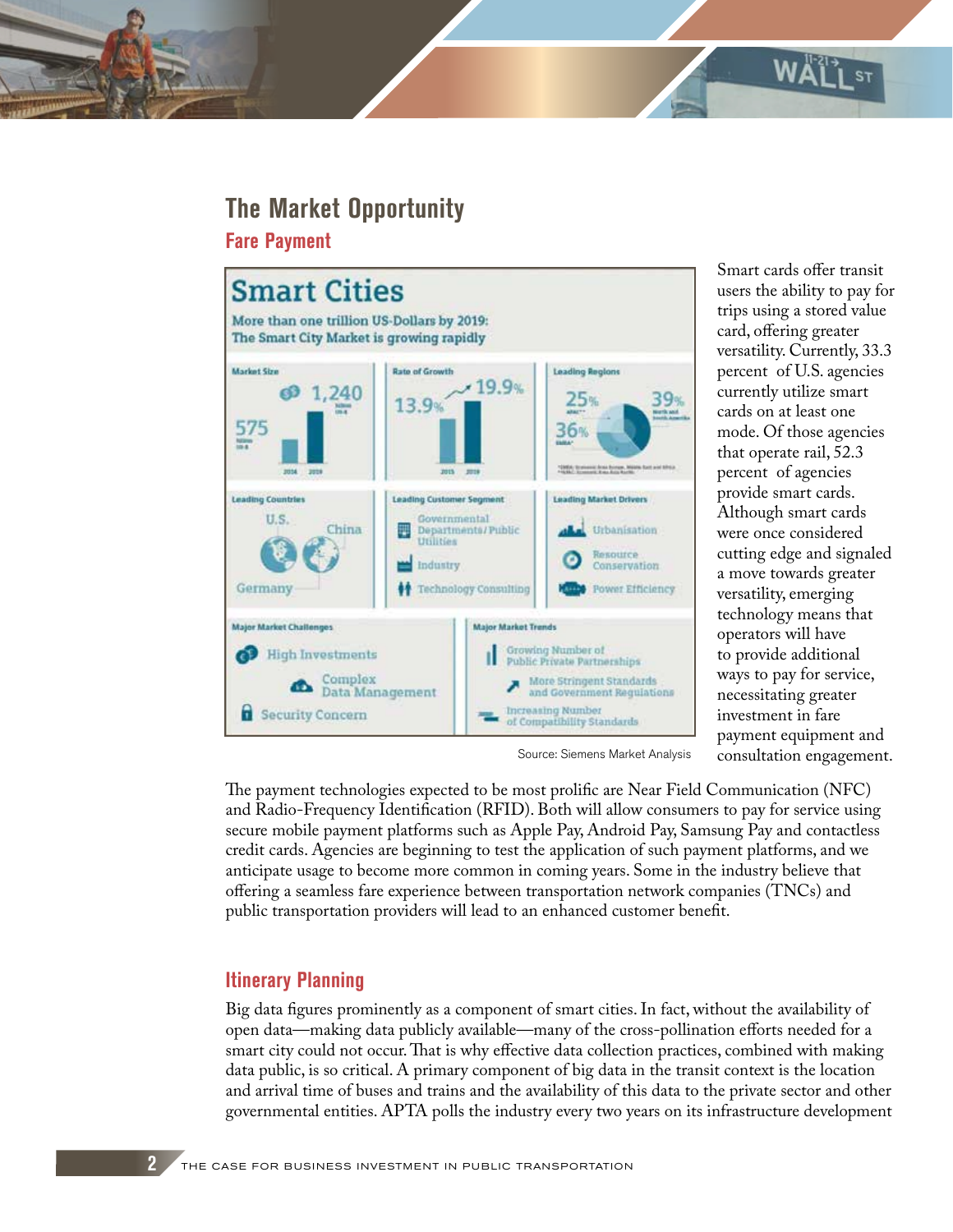and found that in 2014, 46.4 percent of agencies responding offer open data for their real-time data systems, allowing third party application developers the opportunity to utilize big data to enhance mobility. Fortunately, the industry has moved to a common language in which to share schedule data, known as General Transit Specification Feed (GTFS). This common language allows for the data to be interpreted with relative ease by third parties. A perfect example of the opportunities from shared data is APTA's Industry Footprint, which uses GTFS data to map bus stops and rail lines all over the country in one platform.



### **Example of APTA Industry Footprint**

#### **Smart Environment**

While the attention of the media has been on new lithium battery breakthroughs in the consumer vehicle market, public transportation has tremendous potential with a proven track record as an early adopter of new clean fuel technologies. In fact, 21.7 percent of the U.S. bus fleet is Compressed Natural Gas (CNG), hybrids make up 16.8 percent, and biodiesel 7.6 percent. Deployment of hybrid technologies is up 140 percent since 2005. This investment shows that as transit continues to choose cleaner energy sources, the industry's contribution to a cleaner environment will still outpace improvements in the passenger vehicle fleet. Already, 46 percent of vehicles already use cleaner energy sources.

### **Future Technology Deployment**

Autonomous, driverless automobiles have been a popular topic in the media and have been a source of debate among policy makers. However, long before these vehicles become a major component of the U.S. auto fleet, public transportation would have had an opportunity to deploy these technologies. Many of these technologies support bus operations and therefore public transit could become a major investment destination for companies developing the technology.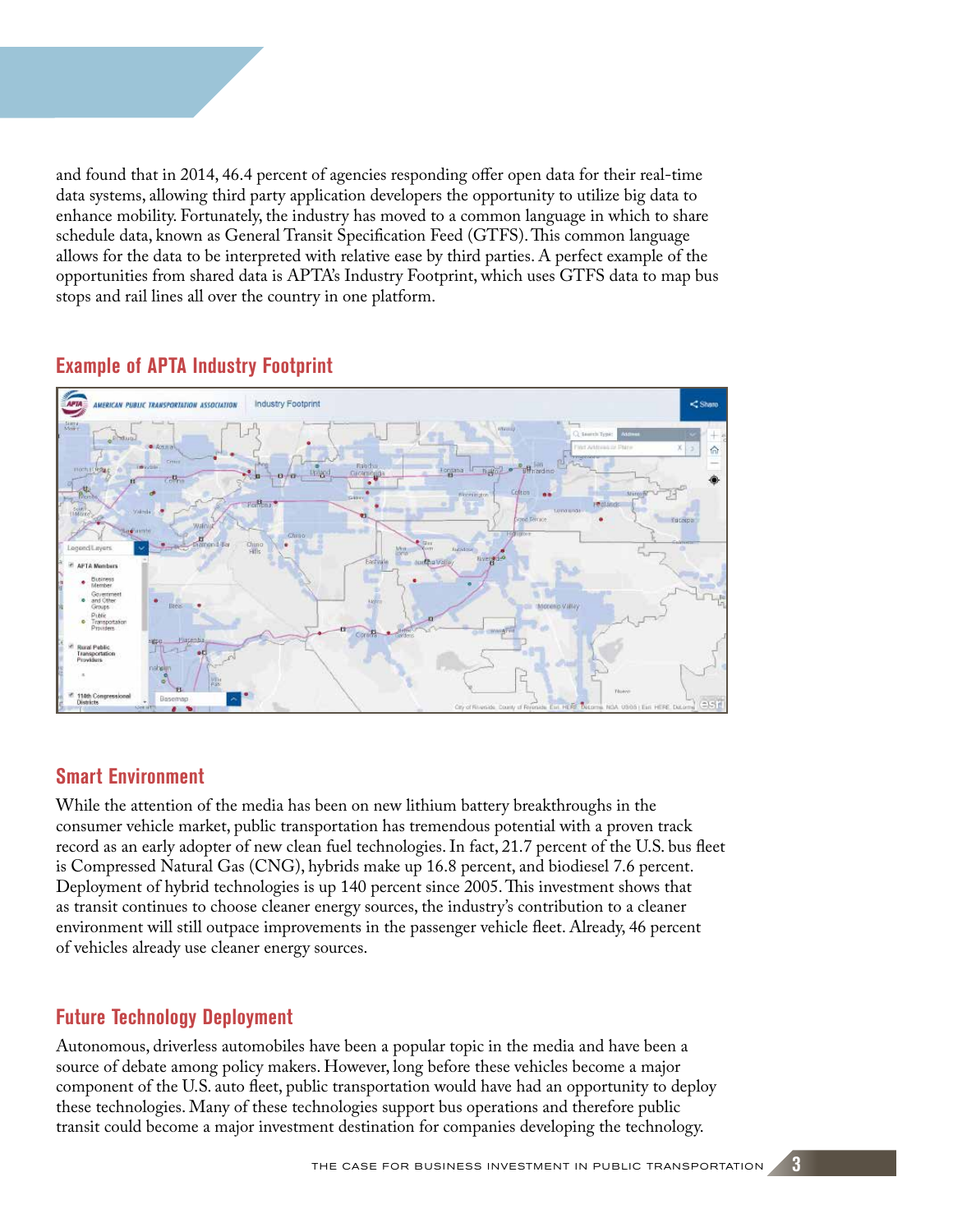#### *Forward Collision Avoidance Systems*

Sensors mounted in the front of the vehicle will be able to detect and therefore mitigate a collision with an obstacle.

W٨

#### *Pedestrian Detection & Avoidance*

These systems use radar or camera sensors and alert the driver to pedestrians in front of the vehicle. The system will automatically apply brakes should the driver fail to take action.

#### *Blind Spot Detection*

These systems consist of sensors and cameras that will assist in changing lanes, thereby increasing safety and potentially reducing traffic delays associated with leaving bus stops.

#### *Driver Fatigue & Inattention Alerts*

FIGURE 1 **Transit Ridership Has Grown Faster Than Population**

These systems will alert a driver who is likely not alert, based on lane and facial position, and steering patterns.

These are just a few of the systems that will offer public transportation operators greater safety and operational stability, perhaps long before heavy penetration into the consumer automobile market. The history of public transportation as an early adopter of new fuel technologies will carry into the autonomous vehicle sector, making the public transportation industry a prime investment target.

### **Strong Demographic Headwinds Growth Since 1995**

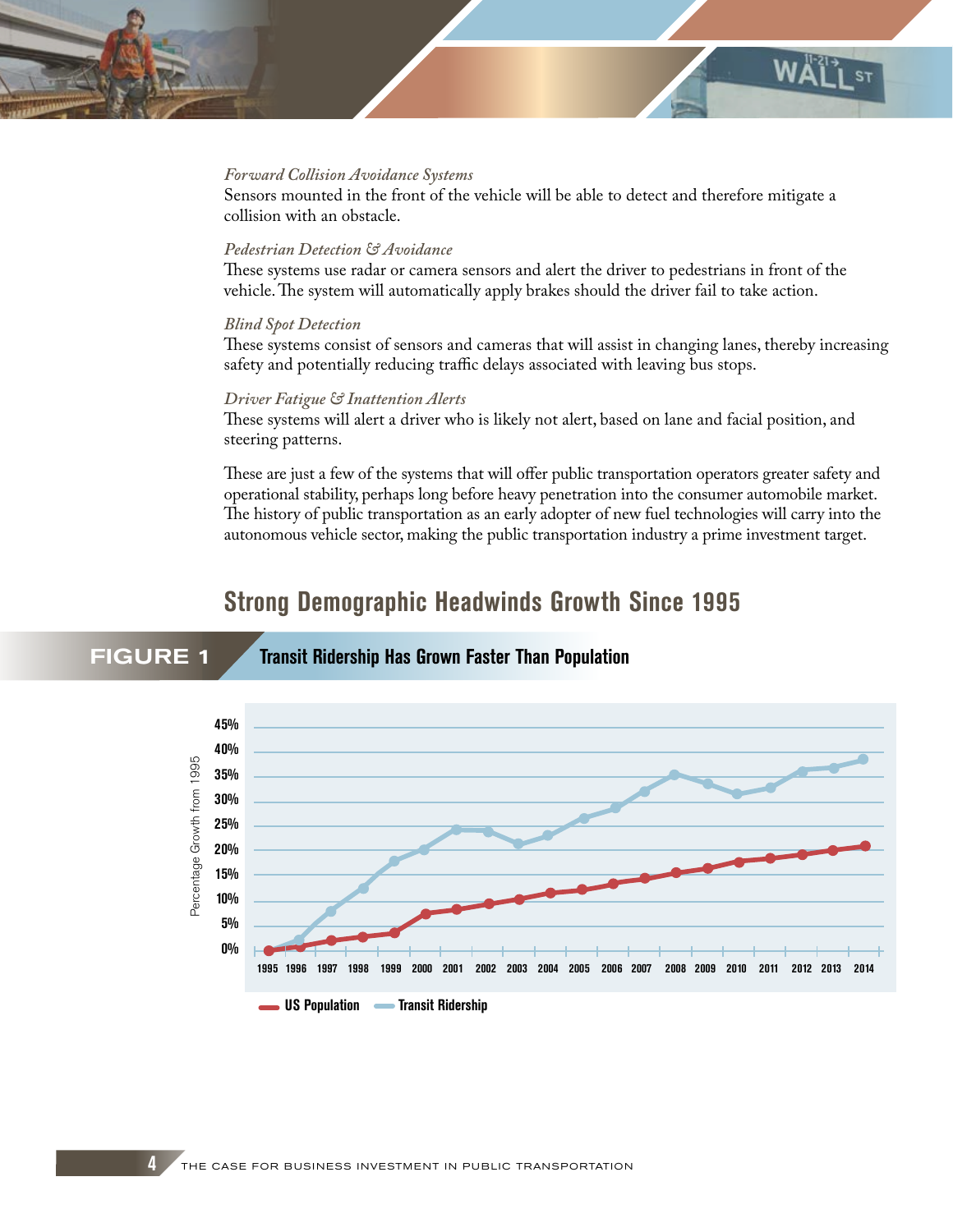#### **Millennial Support Remains Strong FIGURE 2**



### **Path Towards Improved Rail Service Continues**

Improved passenger rail is critical to America's economic future. Congestion on our nation's highways and at our airports already costs more than \$130 billion a year. America's population is expected to grow by another 100 million in the next 40 years, so investment in rail is critical to accommodate future growth.

In California, the legislature and governor agreed to plan to use a portion of funds from that state's cap-and-trade program to secure continued development of California's high-speed rail program. The ground breaking took place last year. Earlier this year, the authority decided to build the segment from Bakersfield to San Jose as an Initial Operating Segment. The decision is expected to bring high-speed rail service into operation much faster—potentially within the next 10 years. Furthermore, the segment is anticipated to create a substantial interest from the private sector, due to the lucrative nature of the route.

In Florida, work continues on a high-performance passenger rail link between Orlando and Miami, and is generating over four million square feet of transit-oriented development near train stations in South Florida. Service is expected to begin in 2017.

Passenger rail improvements are underway in a number of mega-regions, which together represent 65 percent of the U.S. population and stand to absorb the bulk of America's future population growth. These densely populated regions will demand new, competitive transportation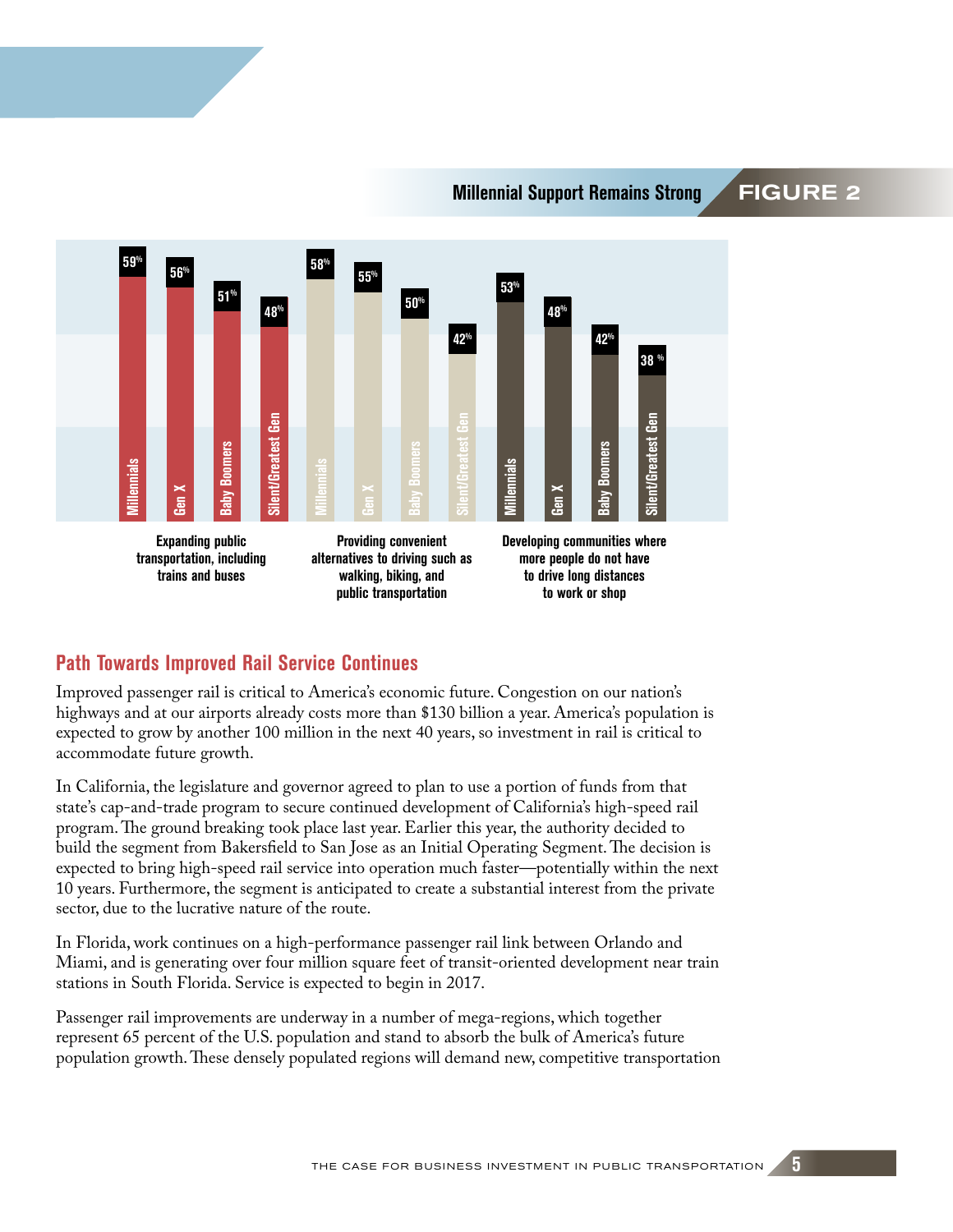

 $W\Delta_1^{1-21}$ 

choices as both highway congestion and the cost of air travel increase. At the same time, rural and small urban communities will benefit from the increased transfer points and feeder services connecting to new high-performance rail corridors.

With high-performance rail in place, travel choices will expand exponentially for most Americans. 67 percent of the public report interest in traveling by high-speed rail, the figure rises to 72 percent among suburban residents and 80 percent among Latinos, one of the nation's fastest growing demographics. Their reasons: faster trip times, lower cost, greater convenience, and a more environmentally friendly alternative to other transportation modes.

In spite of chronic underinvestment, annual passenger trips on Amtrak have increased from 21 million in 2000 to 30.8 million in 2015, or 47 percent.

#### **An Expanding Fleet**

Public transit vehicles are critical to the consumer experience and therefore are a source of major expenditures. The roadway vehicle fleet for the industry exceeds 150,000 with railcars bringing the total fleet to more than 181,000 passenger vehicles. Two out of three roadway vehicles operating in urbanized areas are buses, with vans representing the majority of the remainder. Among the bus fleet, two out of three buses are approximately 40 feet in length and represent the most significant part of the potential new vehicle market.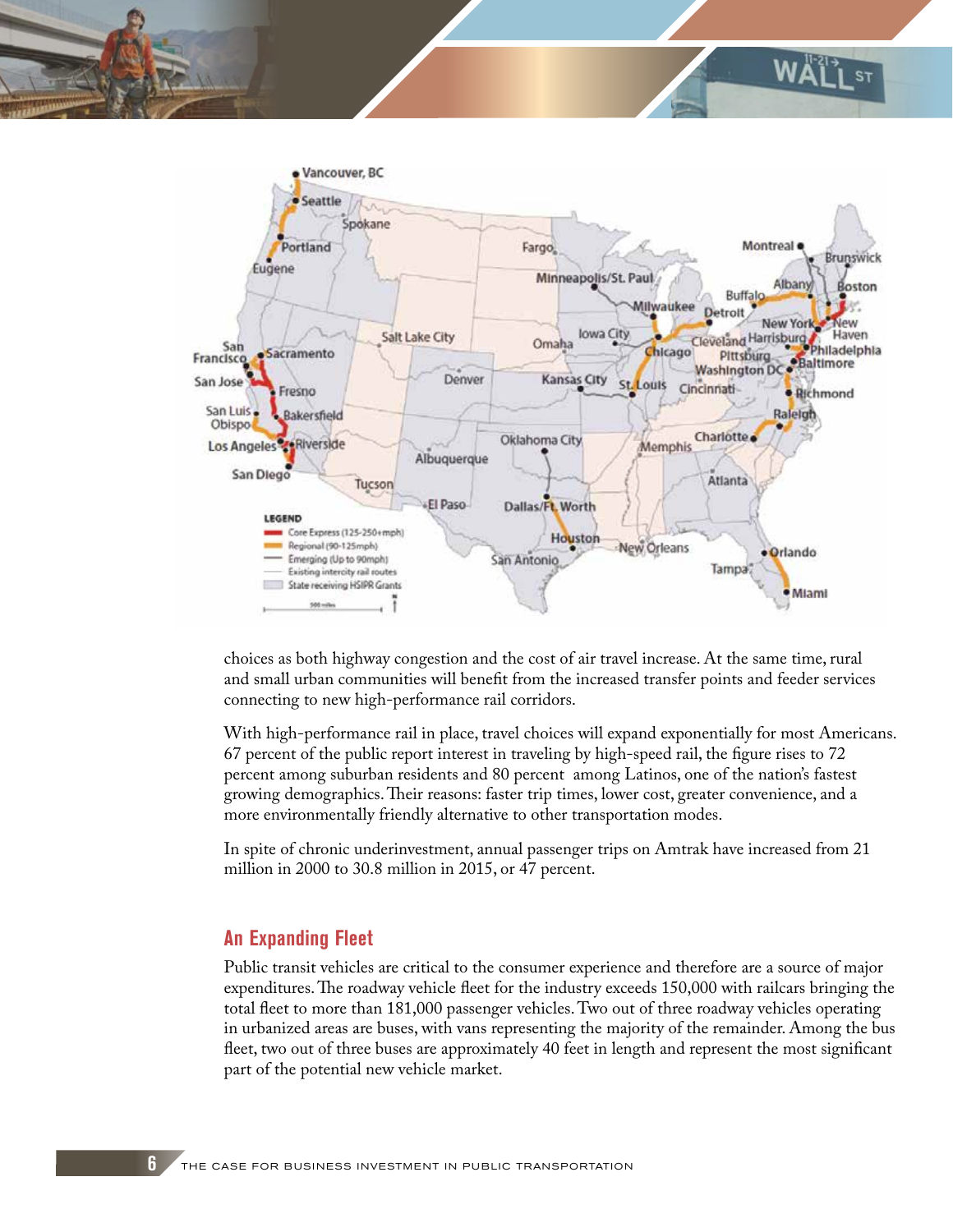**Amtrak Annual Ridership Trends** FIGURE 3



**Fiscal Year**



#### THE CASE FOR BUSINESS INVESTMENT IN PUBLIC TRANSPORTATION **7**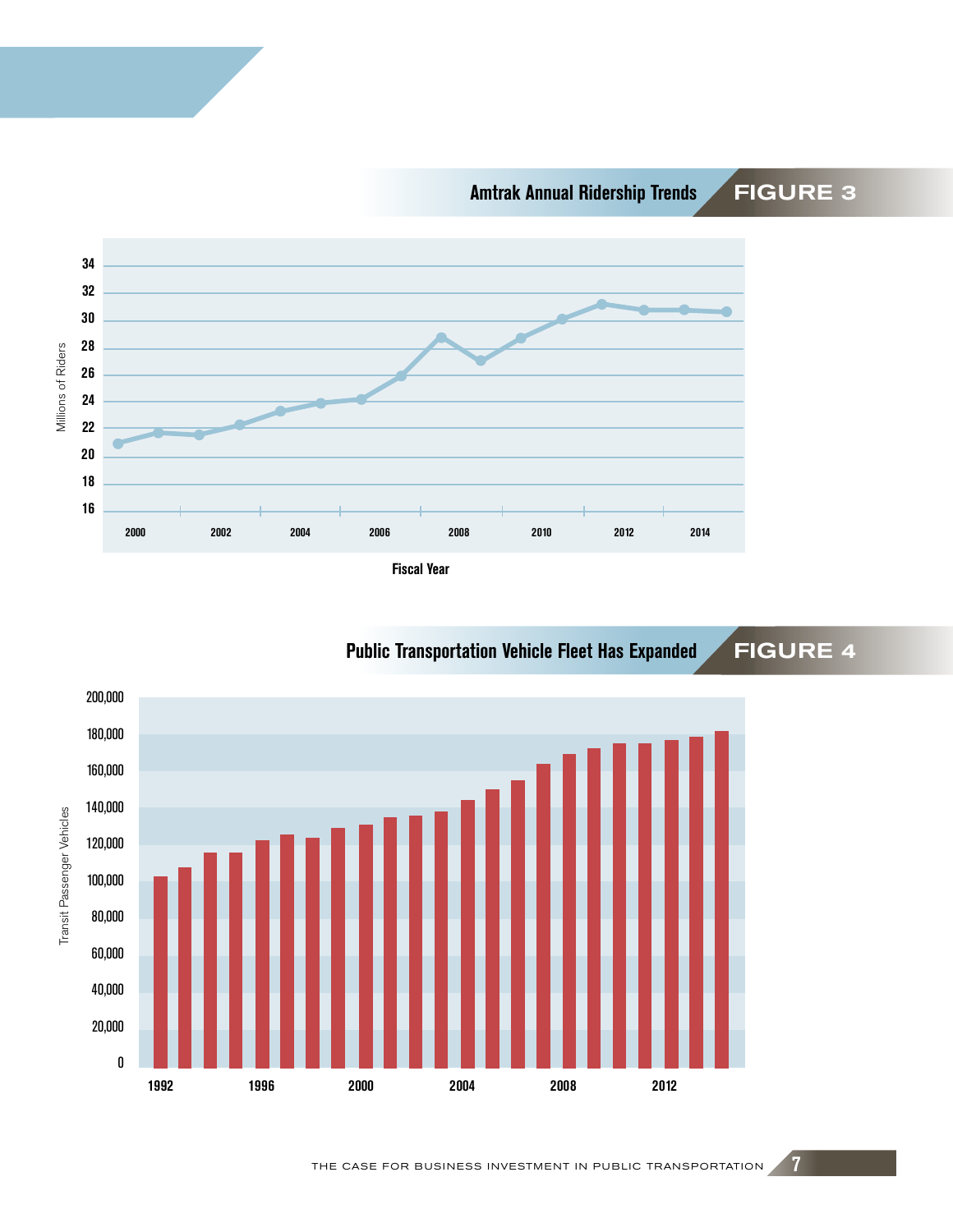

#### **Significant Replacement Needs**

As the nation's growing transit fleet ages, there will be additional demand for new transit vehicles. Public transit agencies generally replace vehicles according to guidance provided by the Federal Transit Administration, which for typical 40-foot buses is every 12 years, and a rebuild at year six, but this varies by vehicle type, annual miles driven and climatic conditions. On average, 4,385 buses are delivered from the factory in a given year.

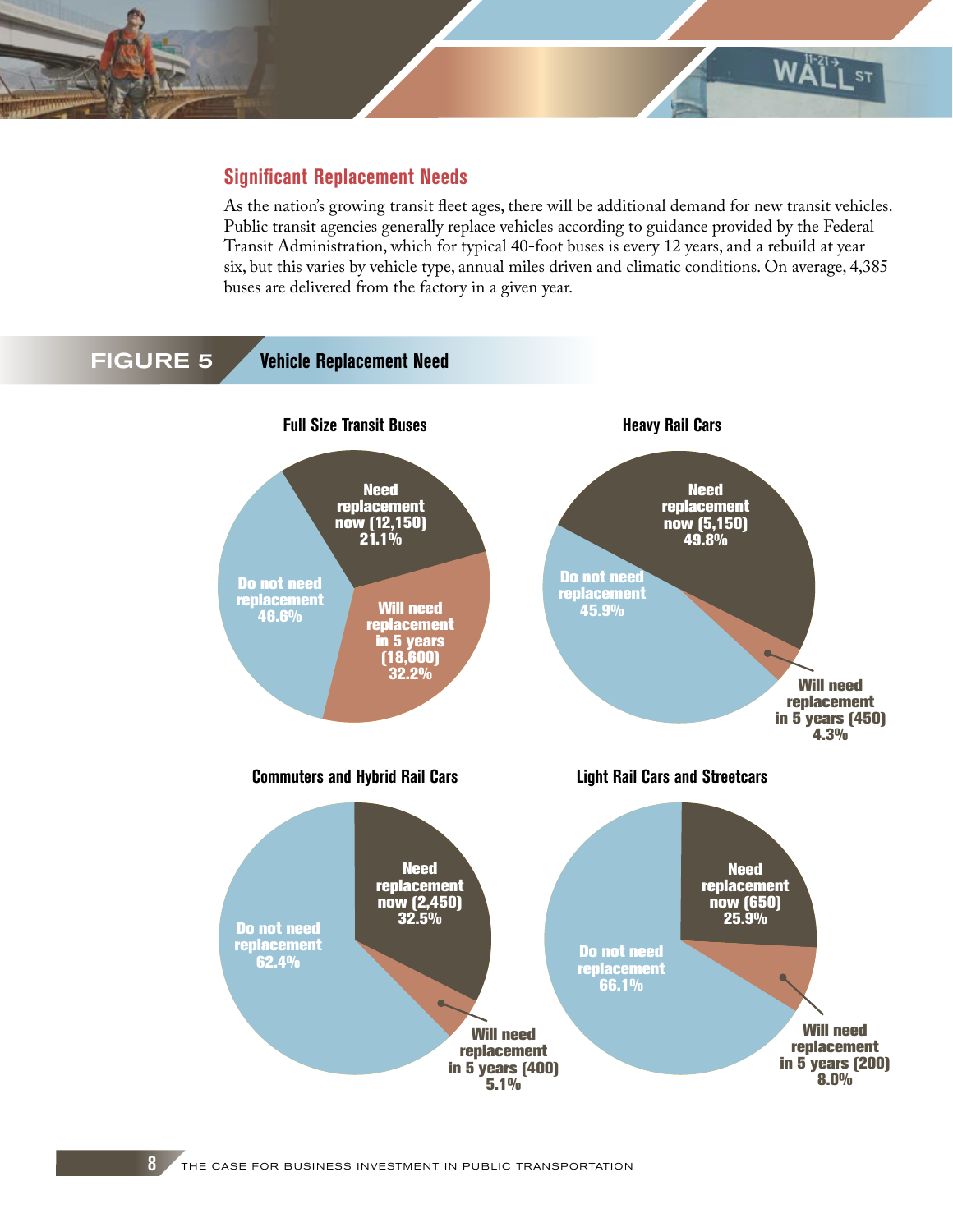#### **With Significant Manufacturing Employment, Coast to Coast**

Recent supply-chain research by Duke University shows that investment in public transportation provides jobs throughout the country. Major manufacturers exist in states that are not widely known for having prolific public transportation systems and represent significant employment in those communities.

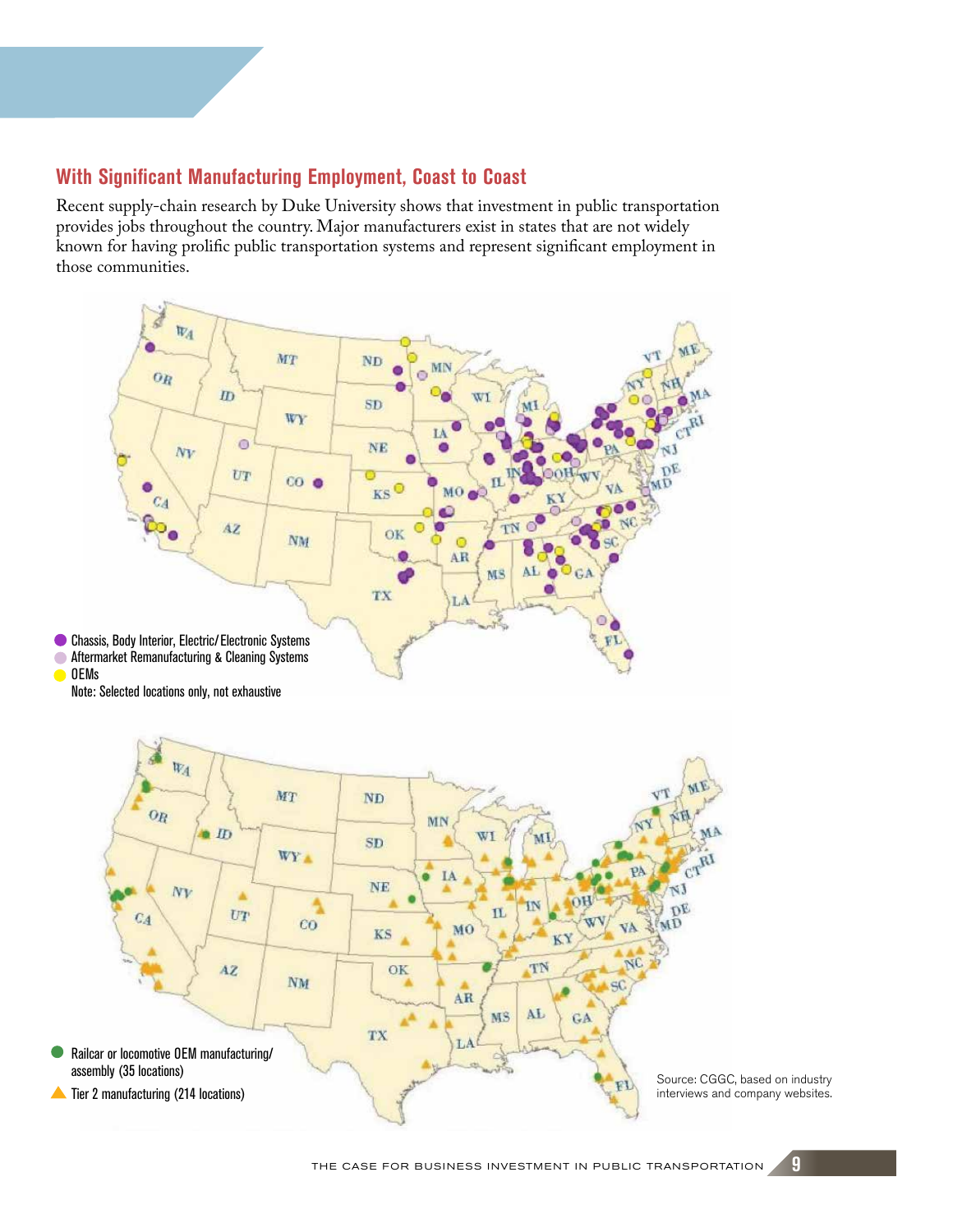

#### **Major Capital Expansion is Underway**

Major federal commitments for new projects have come in at an unprecedented rate over the past two years. Typically projects are matched with state and local funding for approximately one half of the total cost, although the proportion of matching funds varies by project. Projects move through various stages of planning, design and construction with a high degree of oversight from the federal government. The federal government's Capital Improvement Grant Program, also known as "New Starts," offers substantial support for new public transportation projects—ranging from heavy rail subway projects to bus rapid transit.

FIGURE 6 **New Starts Proposed for FY 2017**



#### **Proposed FY '17 Federal Transit Administration Capital Investment Projects**

#### **Number of Transit Systems Continues to Grow**

Communities around the nation continue to enter the public transportation market, making investments to provide service that is more reliable, customer-facing, and just cool.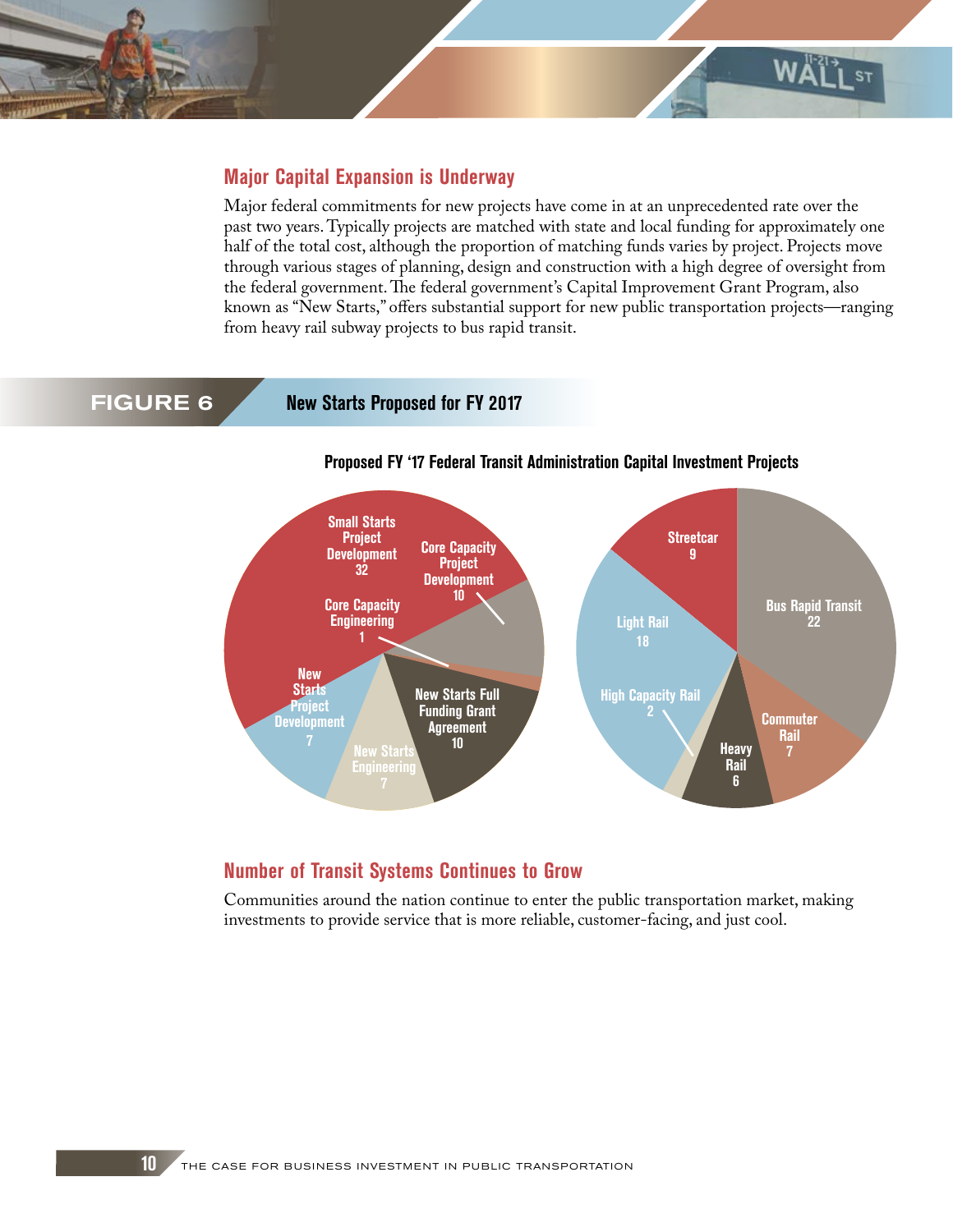

#### **Number of Rail Transit Systems Has Increased Steadily Over Three Decades <br>
FIGURE 7**

## **Public Transportation Has Diverse and Stable Sources of Funding**

Public transit funding is provided from a mix of government agencies, fares and private investment. Of the \$66.2 billion in direct industry revenue in 2014, \$48.3 billion was used for agency operations and \$17.9 billion for agency capital programs. This report focuses primarily on the capital programs.

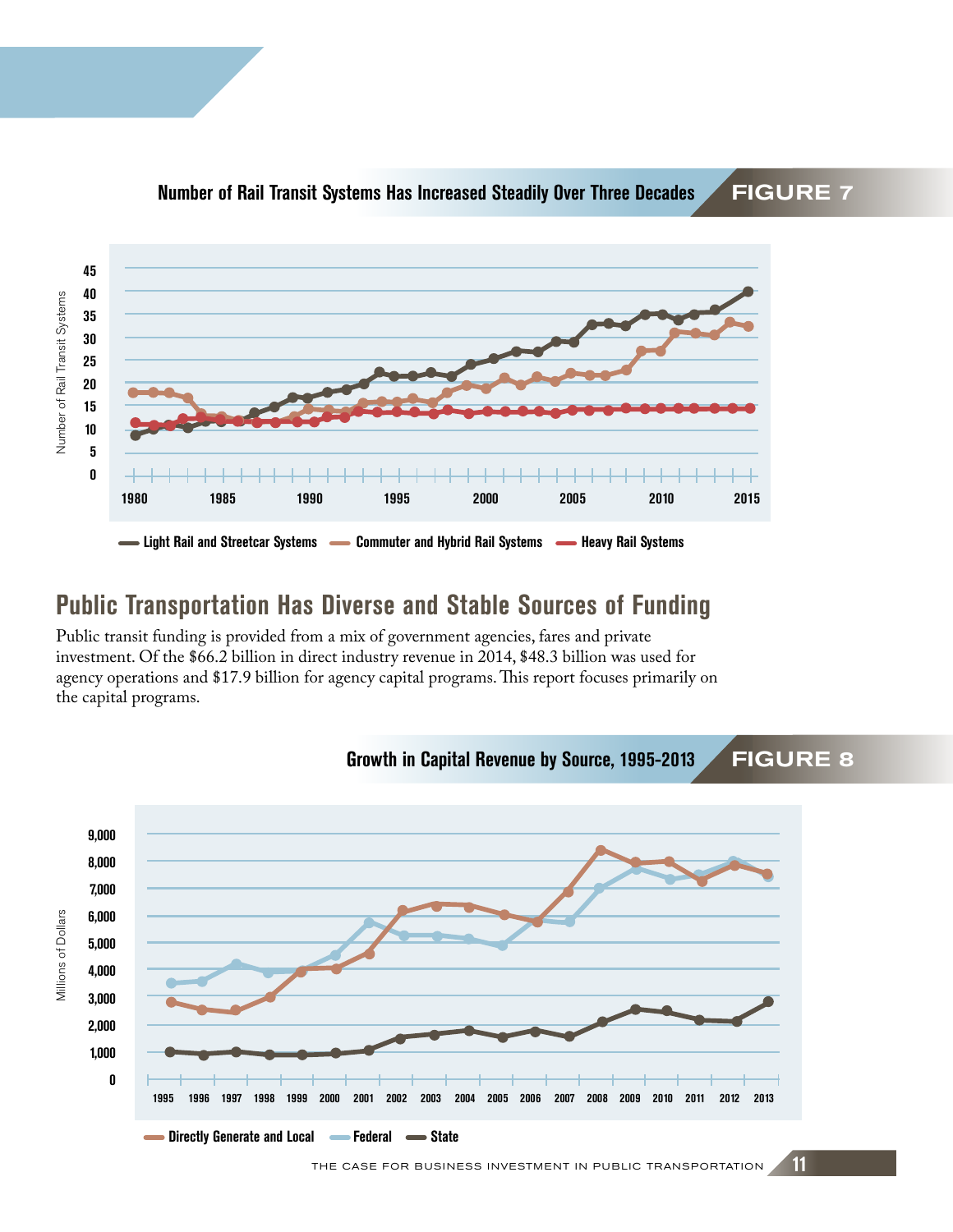

FIGURE 9 **Growth in Operating Revenue by Source, 1995-2013**



Directly generated revenues are acquired by the public transit agency by its own activities, including fares, taxes levied by the system, and other revenue, such as advertising, concessions, or parking revenues.

- Local revenues are taxes or fees generated by a local or regional government. Examples include a local sales tax or income tax, a property tax or other local taxes.
- State revenues are taxes or fees imposed by a state government.
- Private equity is represented by the up-front capital, risk-sharing, and management expertise and resources brought to the table by private companies or investors. Private companies can be involved in either the capital and/or the operating side of public transportation.
- Federal revenues originate from federal government funds.
- Enhanced federal loan programs, such as the Transportation Infrastructure Finance Innovation Act, provide the ability to expand and leverage available revenue streams. According to the Department of Transportation's TIFIA program site, during Fiscal Years 2014 and 2015, over \$4.6 billion of TIFIA assistance had been provided to public transportation projects, almost a 700 percent increase over the preceding two fiscal years.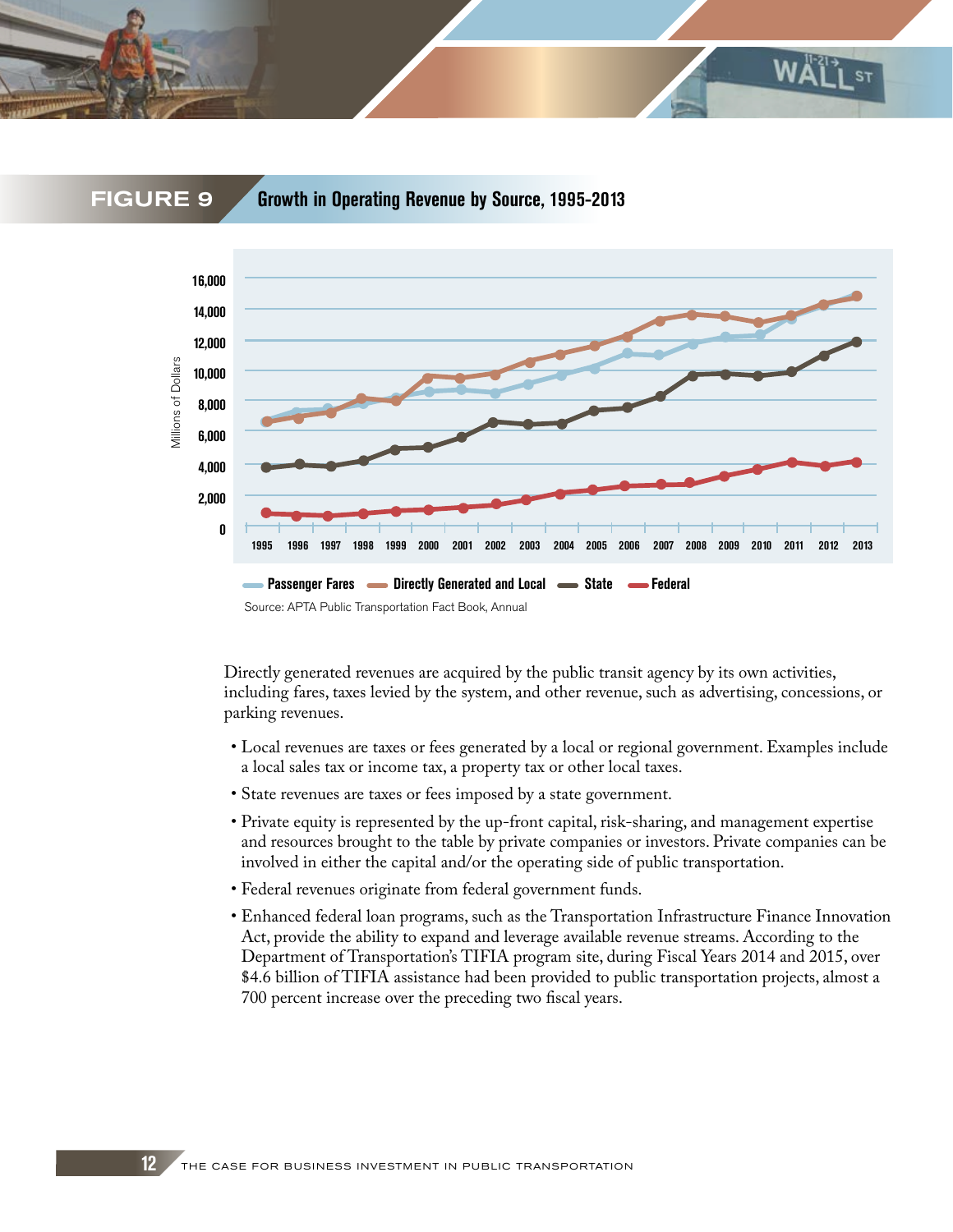FIGURE 10



According to recent APTA data, most operating revenue is generated by the public transit agency (42.8 percent) or local tax revenue sources (23.2 percent), with a smaller percentage coming from state and federal sources (34 percent). Capital funds are generated from a more diverse range of sources with the federal government providing the largest share (44.4 percent).

A relatively large proportion of funding is generated from dedicated revenues, with the majority of these funds derived from sales taxes. Dedicated revenues are taxes levied with the express purpose of funding public transportation and, therefore, suitable for multi-year planning and multi-year project implementation. Dedicated funding provides a backbone from which other sources can be leveraged such as federal, state and private-sector partners.

#### **Examples of Direct Private Investment**

Just as federal loan assistance proves the credit-worthiness of transit projects around the nation, the public transportation industry continues to attract private-sector investment. Public transportation investment in the U.S. continues to be a multi-sector partnership between federal, state and local governments, along with the private and non-profit sectors.

THE CASE FOR BUSINESS INVESTMENT IN PUBLIC TRANSPORTATION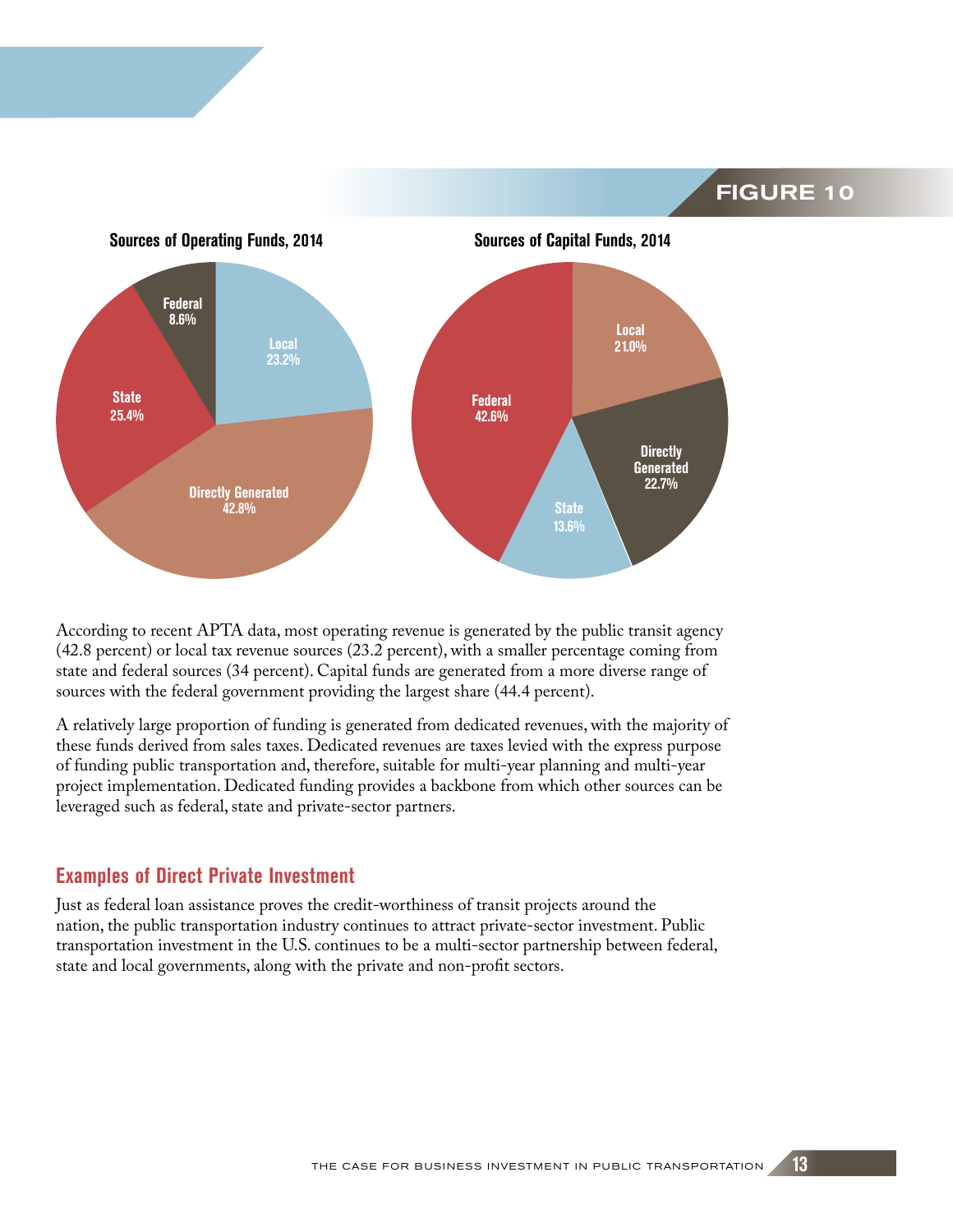#### **EXAMPLES OF DIRECT PRIVATE INVESTMENT**

**DENVER EAGLE P3: A half-cent sales tax approved by regional voters in 2004 is helping fund a major public transit expansion initiative known as FasTracks. A consortium from the private sector was awarded a contract to build a commuter rail line to the Denver International Airport, a project known as Eagle P3. This is a design-build-finance-operate-maintain project.** 

**WW** 

**ALL ABOARD FLORIDA: Florida East Coast Industries is developing a privately owned, operated and maintained intercity passenger rail service that will give business and leisure passengers a new, convenient, environmentally friendly and cost-effective way to travel between South Florida and Orlando.**

**CONTRACTED SERVICES: Since 1988, the Colorado legislature has required Denver RTD to contract with the private sector for portions of its operations. Many other regions have chosen to contract out. Suburban San Diego, New York City and Austin are recent examples.**

**PURPLE LINE: This \$2.5 billion suburban Washington, DC light-rail line will utilize the private sector to design, build, operate and maintain the system.** 

#### **Transit Ballot Initiatives, An Important Component**

Local and regional sales taxes dedicated to investment in public transportation have grown by over 275 percent in the past 15 years. The local referenda approved by voters in 2016 potentially could generate hundreds of billions in additional revenue over the course of their approved terms. These votes of citizens on projects deemed critical in their communities offers a critical third leg of the transit funding stool—federal, private and local & state initiatives.

Public transit ballot initiatives are often paired with other mobility improvements, such as highway safety projects and efforts to combat highway choke points.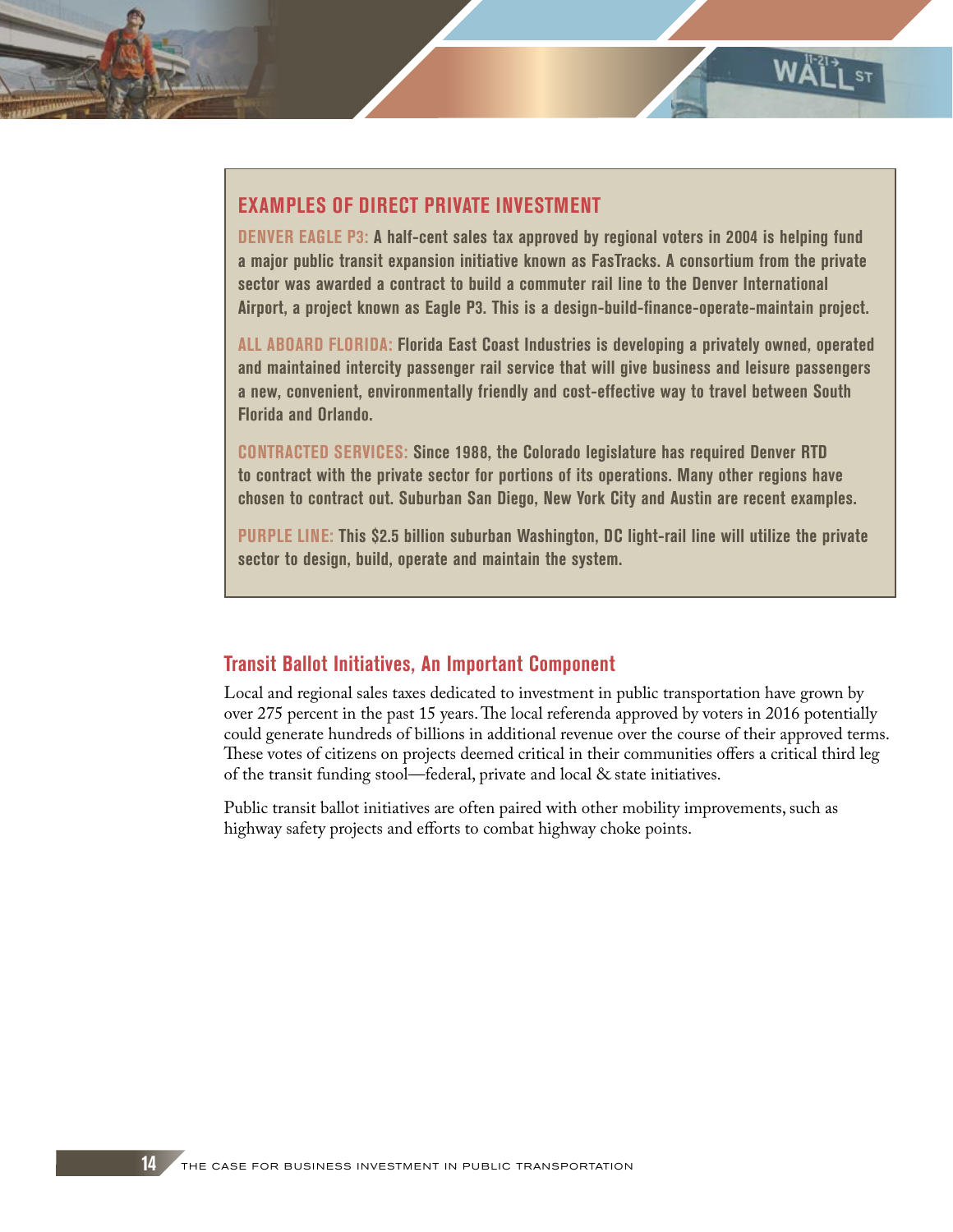#### Local Referenda Approvals **FIGURE 10**

| <b>Year</b> | <b>Measures on Ballots</b> | <b>Measures Approved</b> | <b>Percentage Approved</b> |
|-------------|----------------------------|--------------------------|----------------------------|
| 2003        | 17                         | 12                       | 71%                        |
| 2004        | 50                         | 40                       | 80%                        |
| 2005        | 25                         | 21                       | 84%                        |
| 2006        | 45                         | 34                       | 76%                        |
| 2007        | 18                         | 12                       | 67%                        |
| 2008        | 47                         | $35\,$                   | 74%                        |
| 2009        | 11                         | 8                        | 73%                        |
| 2010        | 56                         | 43                       | 77%                        |
| 2011        | 28                         | 22                       | 79%                        |
| 2012        | 62                         | 49                       | 79%                        |
| 2013        | 15                         | 11                       | 73%                        |
| 2014        | 61                         | 42                       | 69%                        |
| 2015        | 34                         | 24                       | 71%                        |

### **Fast Act Proves, Infrastructure Investment Remains Bipartisan**

Recent passage of the FAST Act is proof that infrastructure investment in the U.S. is still a bipartisan priority. The bill increases public transit funding by 18 percent and secures the level of investment over a five year period. Efforts to fund the next infrastructure bill are already under way. Some experts point to a Vehicle Miles Traveled (VMT) charge as a sustainable path towards funding as the American auto fleet continues to become more fuel-efficient. A VMT charge scenario will require the extensive deployment of new technologies, creating yet another possible investment destination for interested firms.

## **Summary**

Public transportation is a key investment destination for those seeking to create positions in smart cities segment. Thanks to the decades-long trend of increased and expanded service, public transportation enjoys bipartisan political support, has a strong ridership base in the nation's most dynamic regions, and is increasingly utilized among the fastest growing market segments.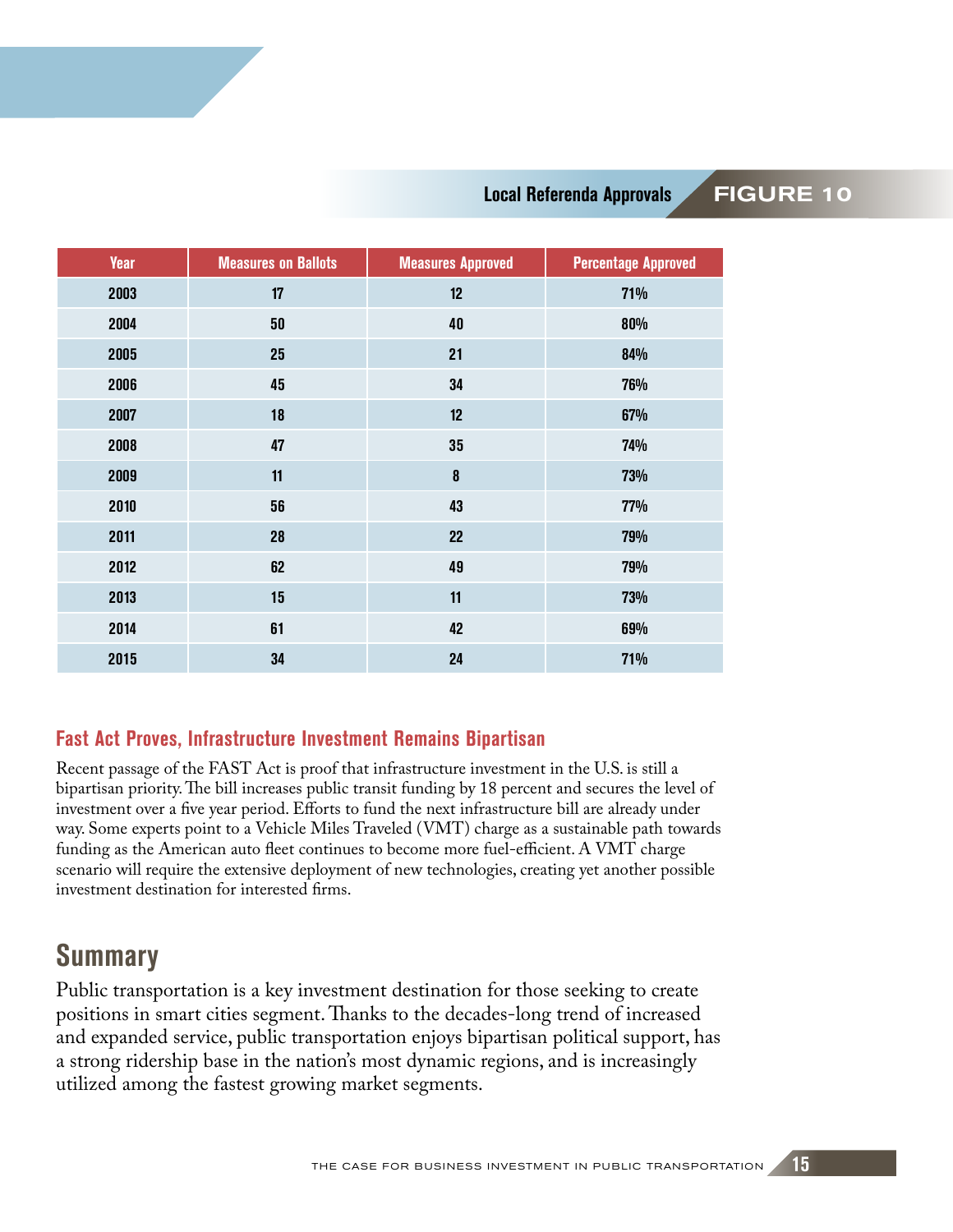

**An Inventory of HSR Criticisms with Suggested Responses:** An inventory of responses to frequently used criticisms against developing U.S. high performance passenger rail.

**WAT** 

**Annual Report on Funding Recommendations ("New Starts Report"):** FTA publishes an annual report outlining the status of various projects being considered for funding under the New Starts program.

**APTA Primer on Transit Funding: The Safe, Accountable, Flexible, Efficient Transportation Equity Act: A Legacy for Users,** and Other Related Laws, FY 2004 through FY 2011. The primer describes the amount of funds from federal transit programs, how they can be used, and how they are distributed among public transit agencies and states.

**The Case for Business Investment in High-Speed Rail:** Offers a compendium of compelling reasons why investment in high-speed rail can offer a good return on investment.

**Center For Transportation Excellence:** The CFTE maintains a complete, up-to-date listing and analysis of all transportation ballot measures that include a public transit component.

**National Transit Database:** A comprehensive source of data collected from public transit agencies in urbanized areas that operate 10 or more vehicles (produced by FTA). Data are typically released 12-18 months after the end of the reporting period. A less detailed report is also produced for rural area transit systems.

**Public Transportation Fact Book:** The APTA Fact Book is a summary of national data for the transit industry for a single year. Appendix A: Historical Data provides data for every year as far back as 1902. Appendix B: Transit Agency and Urbanized Area Operating Statistics ranks public transit agencies and urbanized areas by size for six operating statistics.

**Public Transportation Infrastructure Database:** This database produced by APTA lists major transit infrastructure in the U.S. and Canada and includes rail line data and stations, stop and parking data for all modes.

**Public Transportation Investment Background Data:** This APTA report is the source of the data included in this publication. It includes an extensive analysis of transit revenue sources and what transit funds are spent on with descriptions of the availability, quality and meaning of data from primary sources. Data in this report are updated whenever they are updated in primary sources.

**Public Transportation Vehicle Database:** The APTA Vehicle Database lists vehicles reported by participating transit agencies for the active fleet, under contract for purchase, and planned purchases.

**Statistical Summaries:** Annual FTA publication that reports how federal funding was used, including the types of equipment purchased.

**The Role of Transit in Support of High Growth Business Clusters in the U.S.:** December 2013.This study addresses issues of business productivity, market access and transit service for high-growth business clusters in the United States. The study draws on eight high-growth knowledge-oriented business clusters and their transportation conditions in six U.S. cities to provide an estimate of the total national income and employment consequences of congestion and how investment in public transportation can alleviate those consequences.

**A New Partnership: Rail Transit and Convention Growth:** November 2013.This joint report produced with the U.S. Travel Association and APTA examines how cities with rail stations connected directly to airport terminals can realize increases in hotel performance. The report compares six cities with direct rail access from their airport terminal to five cities without access. The analysis found that from 2006-2013, hotels in the cities with direct rail access brought in 10.9 percent more revenue per room than hotels in those cities without.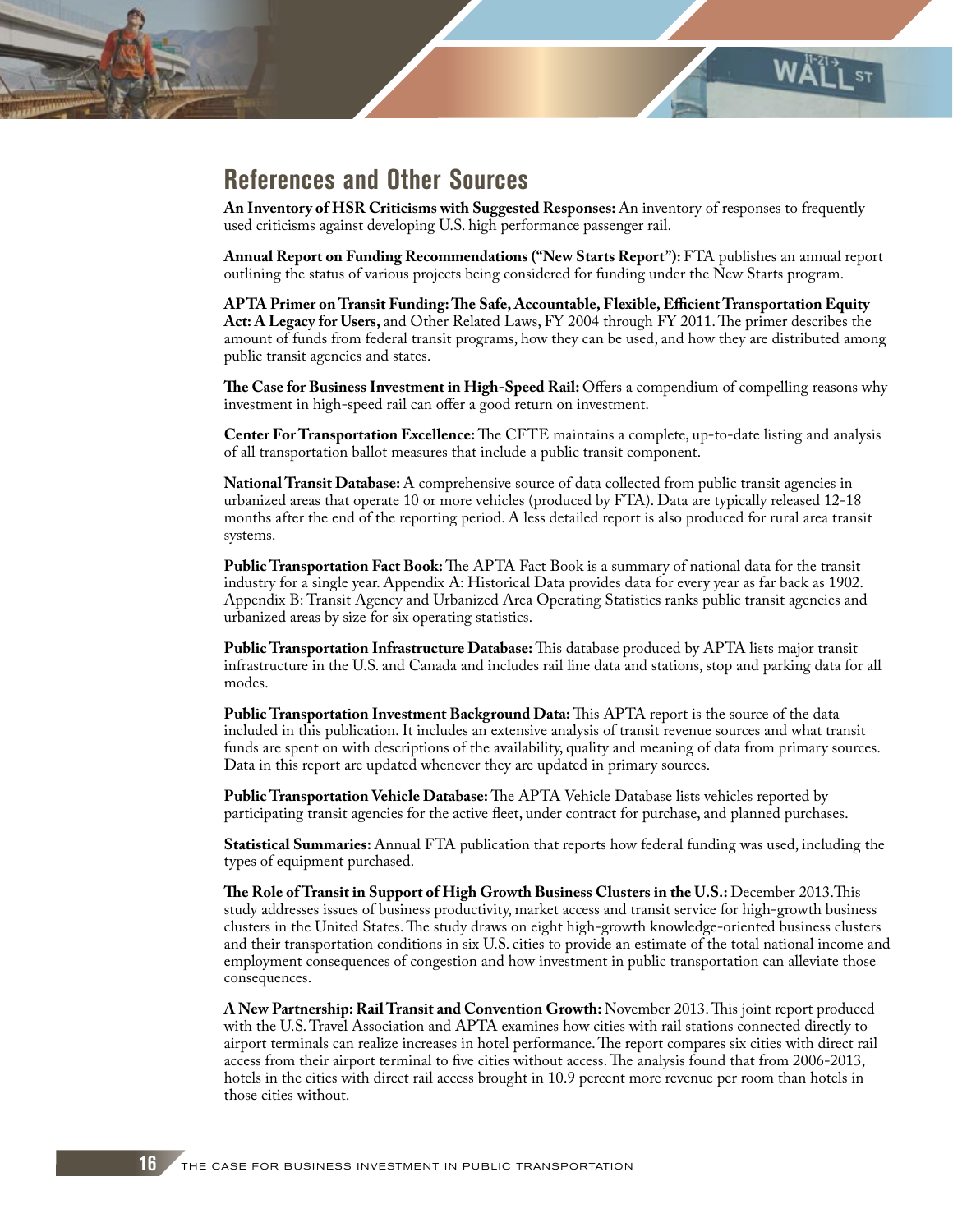#### **ACKNOWLEDGEMENTS**

**Valarie J. McCall, APTA Chair Michael Melaniphy, President and CEO Arthur Guzzetti, Vice President, Policy Patrick Scully, Chair, Business Member Board of Governors Buddy Coleman, Chair, Business Member Business Development Committee**

**Lead Author: Darnell Chadwick Grisby, Director of Policy Development and Research Analysis: John Neff, Senior Researcher; Matthew Dickens, Policy Analyst**